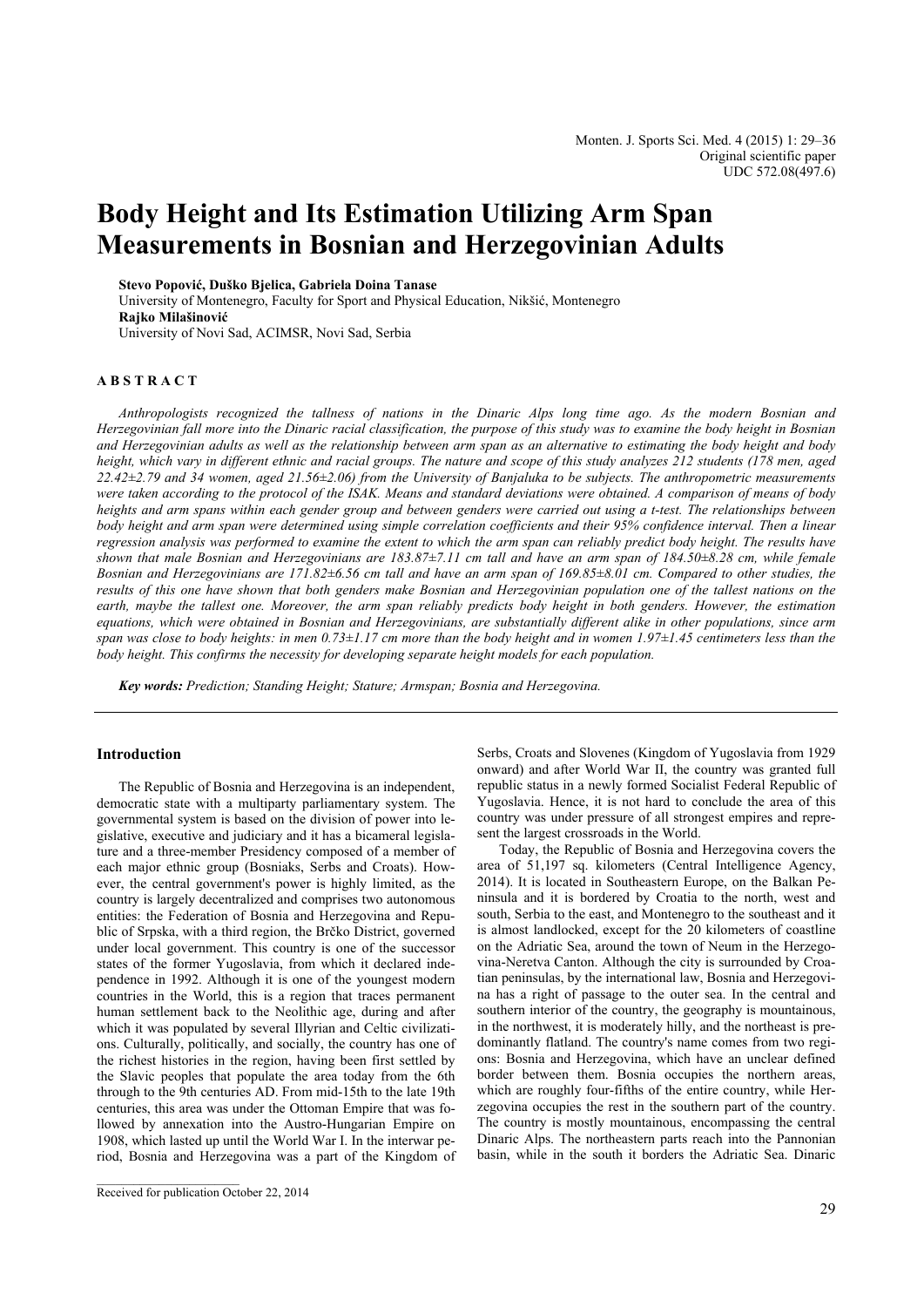Alps generally run in east-west direction, and get higher towards the south. Overall, close to 50% of Bosnia and Herzegovina is forested, while less than 1% is covered by water. Most forest areas are in Central, Eastern and Western parts of Bosnia, while Herzegovina has drier Mediterranean climate. Northern Bosnia (Posavina) contains very fertile agricultural land along the river Sava and the corresponding area is heavily farmed. This farmland is a part of the Parapannonian Plain stretching into neighboring Croatia and Serbia.

Bosnia and Herzegovina is home to three ethnic "constituent peoples": Bosniaks, Serbs and Croats. According to the 1991 census, Bosnia and Herzegovina had a population of 4,377,000 inhabitants (Institute for Statistics of Federation of Bosnia and Herzegovina, 2014), while the 1996 UNHCR unofficial census showed a decrease to 3,920,000 inhabitants (Institute of International Cooperation of the German Adult Education Association, 2014). Large population migrations during the Yugoslav wars in the 1990s have caused demographic shifts in the country. No census has been taken during war time, and political disagreements have made it impossible to organize one later on. Nevertheless, a census has been planned for 2012., but that date has been delayed until 2014. The total population of the Republic of Bosnia and Herzegovina, according to the 2014 census, was 3,871,643 inhabitants (Central Intelligence Agency, 2014). Ethnically, according to data from 2014 cited by the Central Intelligence Agency (2014), Bosniaks constitute 52.5 percent of the population, Serbs 33.5 percent, Croats 14 percent, and others around 1 percent. According to the same resource, 40 percent of the population identifies religiously as Muslims, 31 percent as Orthodox Christians, 15 percent as Roman Catholics, and 14 percent other (mostly atheists, Jews, and others). From the reason the ethnicity mostly corresponds to the religious affiliations, the authors of this study assumed the ethnical differences are based mostly on religious backgrounds and it is not realistically based on biological facts.

The tallness of the nations in the Dinaric Alps has been recognized by European anthropologists more than 100 years ago (Pineau, Delamarche, & Božinović, 2005). As the modern Bosnian and Herzegovinians, like the rest of the nations from Former Yugoslavia, fall more into the Dinaric racial classification than any other, it is assumed by the authors of this study that Bosnian and Herzegovinian adults might be equally tall or a bit taller than the tallest nations in the Europe (Bjelica et al., 2012; Popović, Bjelica, Molnar, Jakšić, & Akpinar, 2013): Dutch (male: 183.8 centimeters; female: 170.7 centimeters), Montenegrins (male: 183.21 centimeters; female: 168.37 centimeters) and Serbians (male: 182 centimeters; female: 166.8 centimeters). The authors of this study believed Bosnian and Herzegovinian population might be the tallest in the World, mostly due to the reason most of previous studies investigated all the nations that has been contained in Pineau and collaborators' sample (Bjelica et al., 2012; Popović et al., 2013, Popović, Bjelica, Geogiev, Hadžić and Akpinar, in press), excluding the Bosnians and Herzegovinians. However, any of previously investigated nations didn't reach the tallness that Pineu and his collaborators confirmed. From this reason, the population from Bosnia and Herzegovina might be the key population that increased the average body height of Dinaric Alps population measured by Pineu and his collaborators (2005). However, unlike the most other countries through Western Europe, Bosnia and Herzegovina keeps poor records and an update of average body heights among its populations is beneficial as well as its estimation utilizing arm span measurements, mostly due to the reason that measurement of body height is important in many settings (Bjelica et al., 2012).

It is already well known in scientific literature that the measurement of body height is important in many settings: it is an

important measure of body size and gives an assessment of nutritional status (cited in Datta Banik, 2011), as well as an important measure of determination of basic energy requirements, standardization of measures of physical capacity and adjusting drug dosage, and evaluation of children's growth, prediction and standardization of physiological variables such as lung volumes, muscle strength, glomerular filtration and metabolic rate etc. (Golshan, Amra & Hoghoghi, 2003; M. Golshan, Crapo, Amra, Jensen & R. Golshan, 2007; Mohanty, Babu & Nair, 2001; Ter Goon, Toriola, Musa & Akusu, 2011). However, the exact body height cannot always be determined the usual way because of various deformities of the extremities or in patients who have undergone amputations or similar injuries. In such circumstances, an estimate of body height has to be derived from other reliable anthropometric indicators such as hand and foot lengths (A.K Agnihotri, S. Agnihotri, Jeebun & Googoolye, 2008; A.K. Agnihotri, Purwar, Googoolybe, S. Agnihotri & Jeebun, 2007; Kanchan et al., 2008; Rastogi, Nagesh & Yoganarasimha, 2008; Sanli et al., 2005), knee height (Fatmah, 2005; Hickson & Frost, 2003; Karadag, Ozturk, Sener & Altuntas, 2012), length of the forearm (Ilayperuma, Nanayakkara & Palahepitiya, 2010), length of the sternum (Menezes et al., 2009; Menezes et al., 2011), vertebral column length (Nagesh & Pradeep, 2006), sitting height (Fatmah, 2005), length of scapula (Campobasso, Di-Vella & Introna, 1998), arm span (Aggrawal, Gupta, Ezekiel & Jindal, 2000; Bjelica et al., 2012; Datta Banik, 2011; Fatmah, 2005; Hickson & Frost, 2003; Jalzem & Gledhill, 1993; Mohanty, et al., 2001; Ter Goon et al., 2011) as well as cranial sutures (Rao et al., 2009), skull (Bidmos, 2006; Bidmos & Asala, 2005), facial measurements (Sahni et al., 2010) et cetera. Therefore, all these anthropometric indicators which are used as an alternative to estimate body height are very important in predicting age-related loss in body height. Also in identifying individuals with disproportionate growth abnormalities and skeletal dysplasia or body height loss during surgical procedures on the spine (Mohanty et al., 2001), as well as predicting body height in many older people as it is very difficult to measure it precisely, and sometimes impossible because of mobility problems and kyphosis (Hickson & Frost, 2003).

According to all mentioned above, the authors believed it would be reasonable to find the effectiveness of using various body indicators in estimating body height in the Bosnian and Herzegovinian population. Furthermore, several studies have reported the effectiveness of using various body parameters in predicting body height and arm span was found to be the most reliable one (Hickson & Frost, 2003; Jalzem & Gledhill, 1993; Mohanty et al., 2001; Ter Goon et al., 2011). However, the associations of arm span and body height was found to vary in different ethnic and racial groups (Bjelica et al., 2012; Brown, Feng & Knapp, 2002; Popović et al., 2013, Popović et al., in press; Reeves, Varakamin & Henry, 1996; Steele & Chenier, 1990). Even though several studies of this nature are available on western populations, very limited data is available on Bosnian and Herzegovinian subjects. In the light of rather scarce recent scientific literature, the purpose of this study was to examine the body height in both genders of Bosnian and Herzegovinian adults and the relationship between arm span and body height.

#### **Methods**

The nature and scope of this study qualifies 212 students (178 men and 34 women) from the University of Banjaluka to be subjects. This group was chosen because the growth of an individual ceases by this age and there is no age-related loss in body height at this age. The authors have also believed this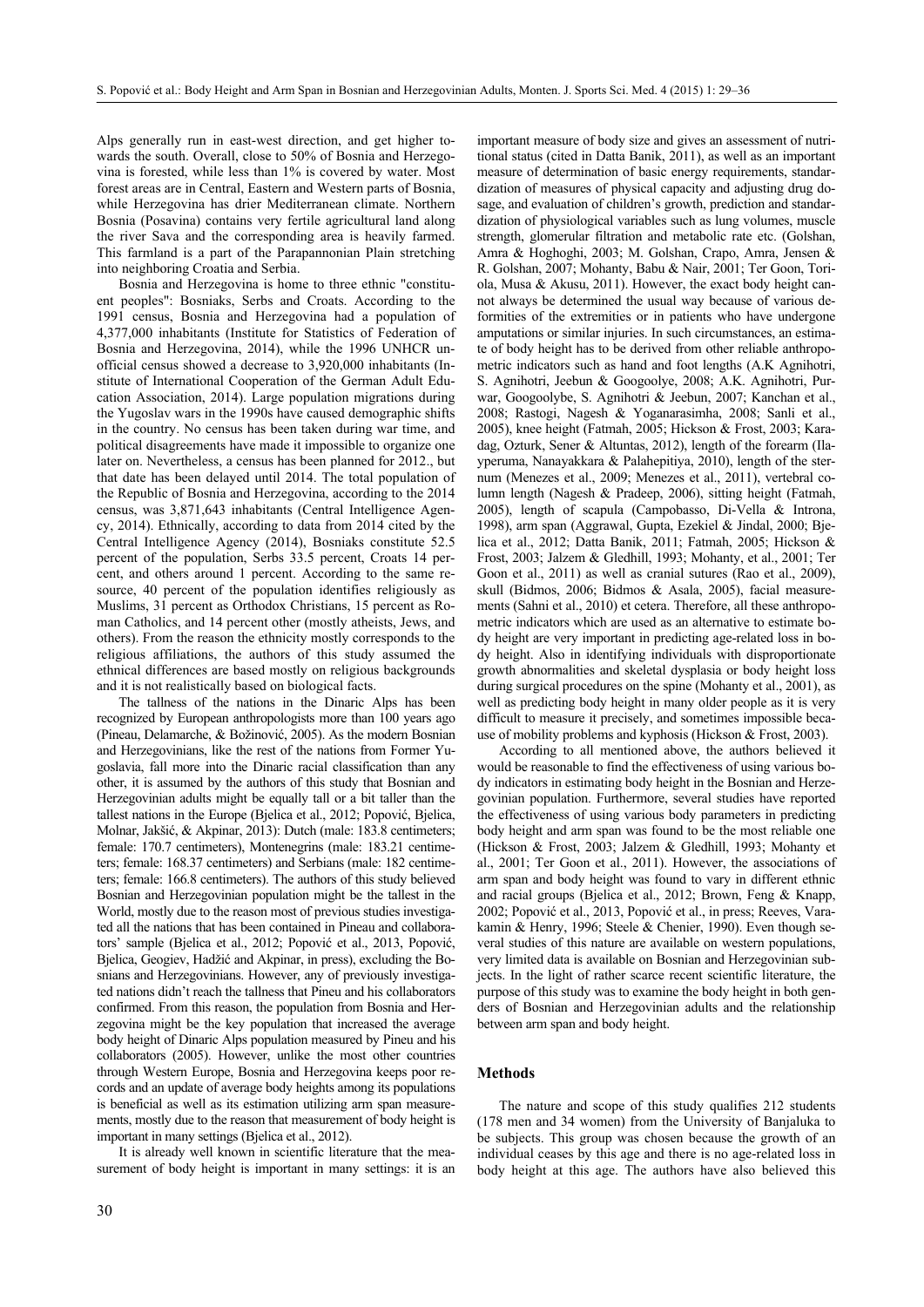sample might fairly represent the whole population of Bosnia and Herzegovina as students were admitted into the University of Banjaluka regardless of geographical residence and socioeconomic status, as well as ethnicity. The average age of the male subject was 22.42±2.79 years old (range 19-32 yrs.), while the average age of the female subject was 21.56±2.06 years old (range 19-26 yrs.). It is also important to emphasize that the authors could not accept students with physical deformities that could affect body height or arm span, and without informed consent were excluded from the study. The exclusion criterion was also being non-Bosnian and Herzegovinian (twelve participants, five male and seven female were excluded from the data pool). Accordingly, the authors have purposely selected (deliberate sampling) the students from the Faculty of Sport and Physical Education at University of Banjaluka as they believed that most of them could be eligible to participate in the study, as well as this is one of the highly ranked Faculty of Sport and Physical Education in Bosnia and Herzegovina which brings together students from all parts of Bosnia and Herzegovina.

According to Marfell-Jones, Olds, Stew & Carter (2006), the anthropometric measurements, including body height and arm span were taken according to the protocol of the International Society for the Advancement of Kinanthropometry (ISAK). The trained anthropometrist (the same one for each measure) whose quality of performance was evaluated against prescribed "ISAK Manual" prior to the study performed these measurements. The age of the individuals was determined directly from their reported date of birth.

The body height presents the perpendicular distance between the top of the head (the vertex) and the bottom of the feet. It was measured using stadiometer to the nearest 0.1 centimeters in bare feet with the participants standing upright against a stadiometer. The respondents had to put their feet together and move back until their heels touched the bottom of the stadiometer upright. Their buttocks and upper part of their back have also been touching the stadiometer upright while their head did not have to touch the stadiometer. The respondent's head had to be in the Frankfort horizontal plane. This was achieved when the lower edge of the eye socket (the orbitale) is horizontal with the tragion. The vertex was the highest point on their head, otherwise the respondents had to raise or lower their chin until it was in the Frankfort horizontal plane to align their head properly.

The arm span is the anthropometric measurement of the

length from the tip of the middle fingers of the left and right hands when raised parallel to the ground at shoulder height at a one-hundred eighty degree angle. It was measured using a calibrated steel tape to the nearest 0.1 centimeters in bare feet on a level concrete floor with their upper backs, buttocks and heels against the wall, which provide support. The participant's head was also in the Frankfort horizontal plane and the arms were outstretched at right angles to the body with palms facing forwards. The measurement were taken from one middle fingertip to the other middle fingertip, with the tape passing in front of the clavicles while two field workers supported the elbows. The measurements were taken twice, and an average of the two readings was calculated. When the two measurements agreed within 0.4 centimeters, their average was taken as the best estimate for the true value. When the two initial measures did not satisfy the 0.4 centimeters criterion, two additional determinations were made and the mean of the closest records was used as the best score.

The analysis was carried out using Statistical Package for Social Sciences (SPSS) version 20.0. Means and standard deviations (SD) were obtained for both anthropometric variables. A comparison of means of body heights and arm spans within each gender group and between genders was carried out using a t-test. The relationships between body height and arm span were determined using simple correlation coefficients and their 95% confidence interval. Then a linear regression analysis was performed to examine the extent to which arm span can reliably predict body height. Finally, these relationships were plotted as scatter diagrams. Statistical significance was set at  $p<0.05$ .

#### **Results**

A summary of the anthropometric measurements in both genders is shown in Table 1. The mean of the arm span for male subjects was 184.50±8.27 centimeters, which was 0.73±1.17 centimeters more than the body height and statistically insignificant ( $t=0.776$ ,  $p=0.438$ ), and for female subjects it was 169.85±8.01 centimeters, which was 1.97±1.45 centimeters less than the body height and statistically insignificant  $(t=1.110)$ , p=0.271). The gender difference between body height and arm span measurements was statistically significant (body height: t=9.715; p<.000, and arm span: t=9.68; p<.000).

|          | Body Height Range   | Arm span Range      |
|----------|---------------------|---------------------|
| Subjects | $(Mean \pm SD)$     | $(Mean \pm SD)$     |
|          | 164.2-206.3         | 165.4-211.1         |
| Male     | $(183.87 \pm 7.11)$ | $(184.50 \pm 8.27)$ |
| Female   | 159.3-187.4         | 152.1-190.1         |
|          | $(171.82 \pm 6.56)$ | $(169.85 \pm 8.01)$ |

**Table 1.** Anthropometric Measurements of the Study Subjects

The simple correlation coefficient and their 95% confidence interval analysis between the anthropometric measurements are presented in Table 2. The relationships between body height and arm span was high and significant in the sample, regardless of gender.

**Table 2.** Correlation between Body Height and Arm Span of the Study Subjects

| Subjects | Correlation<br>Coefficient | 95% confidence<br>interval | Significance<br>p-value |
|----------|----------------------------|----------------------------|-------------------------|
| Male     | 0.876                      | $0.691 - 0.814$            | < 0.000                 |
| Female   | 0.887                      | $0.590 - 0.862$            | <0.000                  |

The results of the linear regression analysis are shown in Table 3. The first of all models were derived by including age

as a covariate. However, it was found that the contribution of age was insignificant and therefore the age was dropped and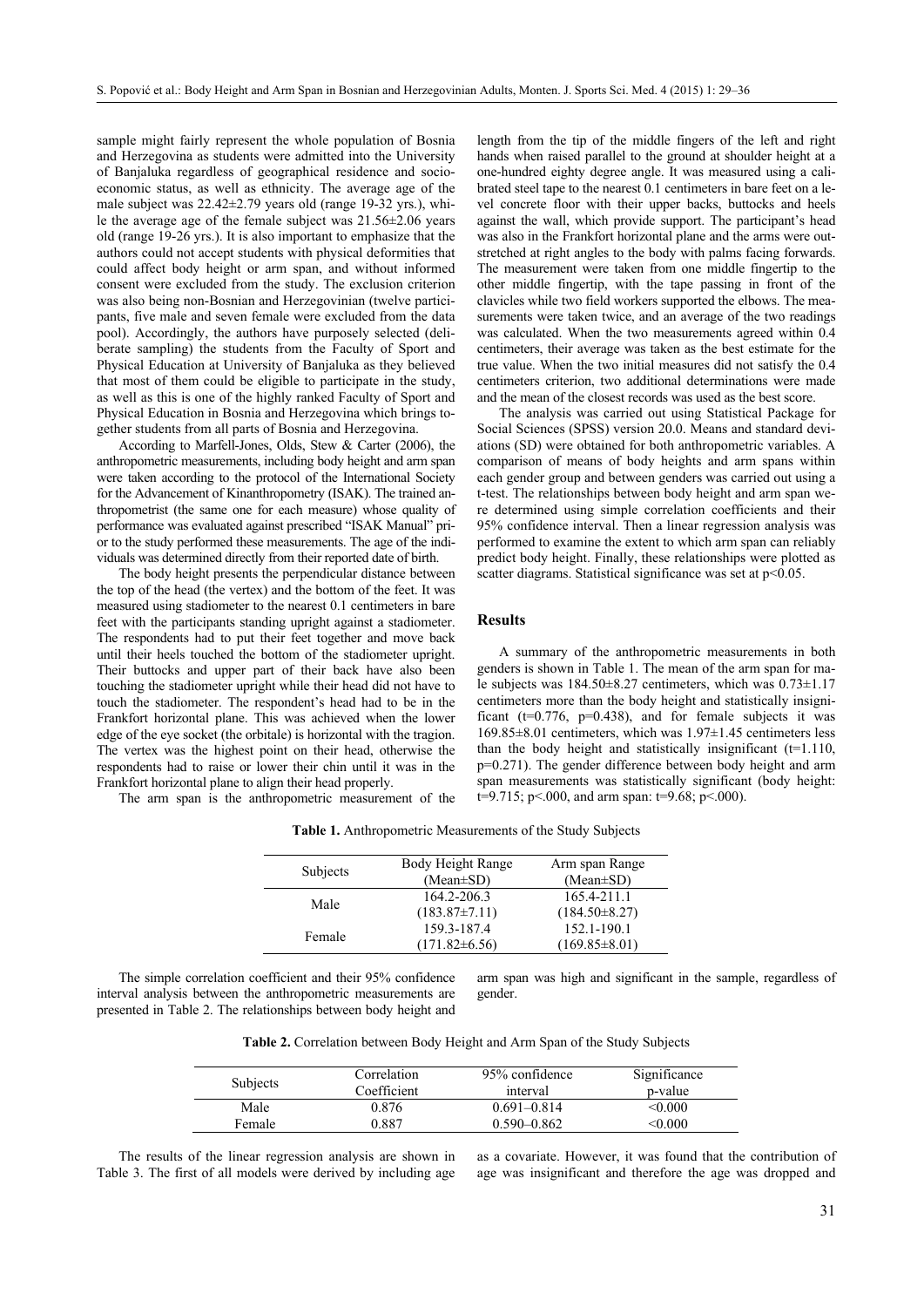estimates were derived as univariate analysis. The high values of the regression coefficient signify that arm span significantly

predicts body height in both Serbian genders.

| <b>Subjects</b> | Regression<br>Coefficient | Standard Error<br>(SE) | R-square $(\%)$ | t-value | p-value |
|-----------------|---------------------------|------------------------|-----------------|---------|---------|
| Male            | 0.876                     | 3.445                  | 76.7            | 24.064  | 0.000   |
| Female          | 0.887                     | 3.072                  | 78.7            | 10.877  | 0.000   |

**Table 3.** Results of Linear Regression Analysis Where the Arm Span Predicts the Body Height

The relationships between arm span measurements and body height among the above models is plotted as a scatter diagram.



**Figure 1.** Scatter Diagram and Relationship between Arm Span Measurements and Body Height among Both Genders

#### **Discusion**

This study contributes to a very important update of average body heights among Bosnian and Herzegovinian males and females. The results proved that Bosnian and Herzegovinian males are very tall with an average of 183.87 centimeters and it is a little bit more comparing to the tallest nations in the Europe: 183.8 centimeters of the Dutch male population measured in the last nationwide survey in 2010 (TNO, 2010), 183.74 centimeters of the Montenegrin male population measured in 2013 (Popović, Bjelica & Hadžić, 2014) and 182 centimeters of the Serbian male population measured in 2012 (Popović et al., 2013). Consequently, the average height of Bosnian and Herzegovinian men is also taller than 181.3 centimeters of the Lithuanians (Tutkuviene, 2005), 180.6 centimeters of the Icelanders (Dagbjartsson, Thornórsson, Pálsson & Arnórsson, 2000), 180.5 centimeters of the Croats (Juresa, Musil & Tiljak, 2012), 180.4 centimeters of the Swedes (Werner & Bodin, 2006), 180.3 centimeters of the Slovenes (Starc & Strel, 2011), Danes (Statistics Denmark, 2011) and Czechs (Vignerová, Brabec & Bláha, 2006) and 141.7 centimeters of the shortest ethnic group in the whole World, Mbuti Pygmies (cited in Froment, 1993), which made Bosnian and Herzegovinian males the tallest nation

on the earth. On the other hand, the average body height of Bosnian and Herzegovinian females was 171.8 centimeters on average and this result proved that Bosnian and Herzegovinian females are much taller than the tallest nations that were measured so far, such as the Netherlands with 170.7 centimeters (TNO, 2010), Montenegrins with 169.5 centimeters (Popović et al., 2014), Lithuanians with 167.5 centimeters (Tutkuviene, 2005), the Slovenes with 167.4 centimeters (Starc & Strel, 2011), the Icelanders and Czechs with 167.2 centimeters (Dagbjartsson et al., 2000; Vignerová at al. 2006), the Letts with 167.1 centimeters (Gerhards, 2005), and the Swedes with 167 centimeters (Werner & Bodin, 2006). However, there is a hypothesis that both genders of Bosnian and Herzegovinians did not reach their full genetic potential yet, since they have been influenced by various environmental factors (wars, poor economic situation, etc.) in the last few decades. Therefore, the authors believe that these circumstances had a negative bearing on the secular trend in Bosnia and Herzegovina as well as surrounding countries such as Serbia, Montenegro and Macedonia (Bjelica et al., 2012; Popović et al., 2013, Popović et al., in press;), while it is expected that the secular changes affecting height will go up in the following two decades, comparing it to developed countries where this trend has already completed.

For better viewing of the tallest nations around the World,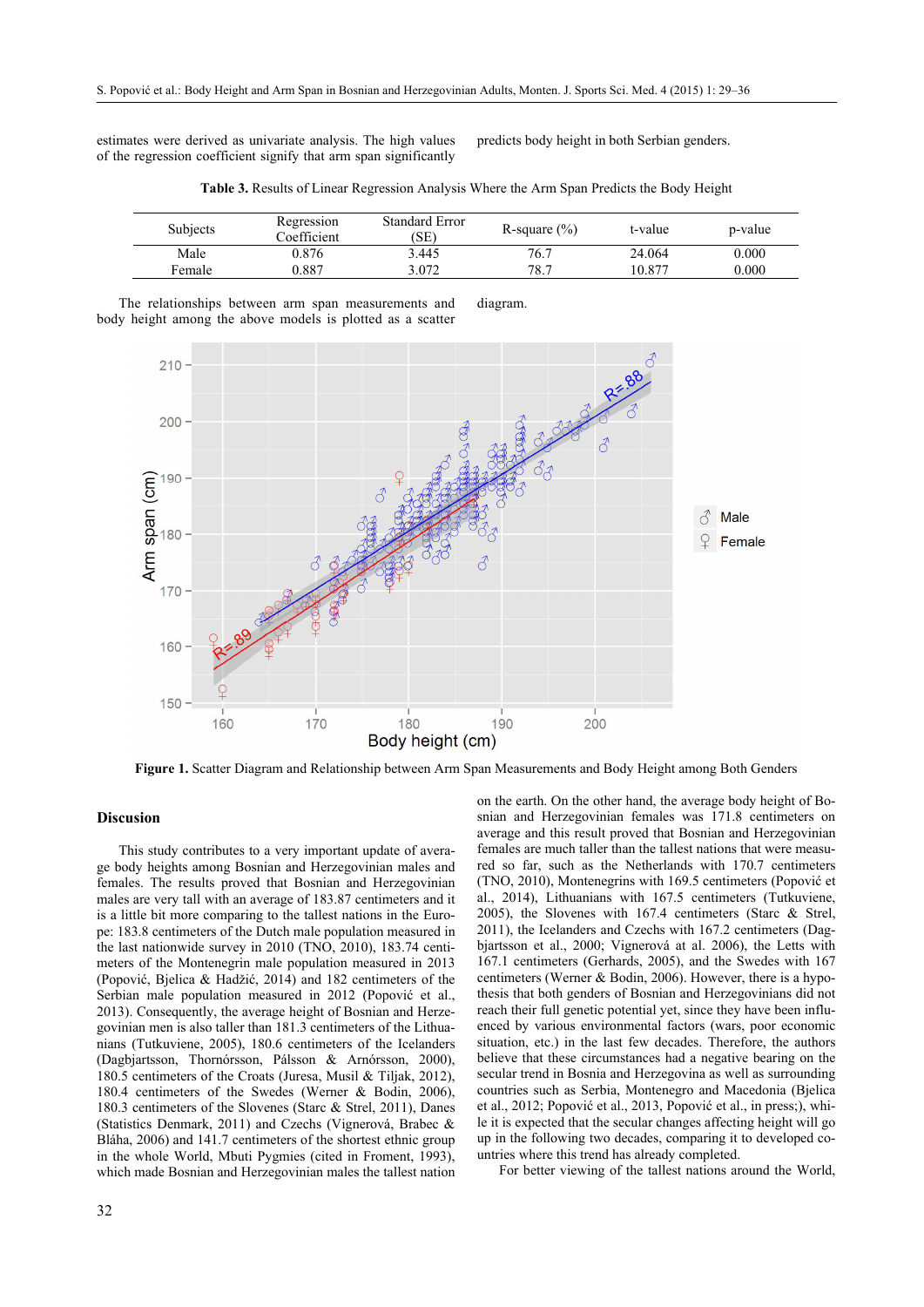the authors have prepared Table 4 to present an overview of the top 10 tallest male populations on the earth, while the overview

of the data from the female population is sorted in Table 5 (the most of them are data from the national surveys).

| #  | Country                | Average Body<br>Height | Source                    |
|----|------------------------|------------------------|---------------------------|
|    | Bosnia and Herzegovina | 183.9                  | Current study             |
| 2  | Netherland             | 183.8                  | TNO, 2010                 |
| 3  | Montenegro             | 183.7                  | Popović et al., 2014      |
| 4  | Serbia                 | 182.0                  | Popović et al., 2013      |
|    | Lithuania              | 181.3                  | Tutkuviene, 2005          |
| 6  | Iceland                | 180.6                  | Dagbiartsson et al., 2000 |
| ⇁  | Croatia                | 180.5                  | Juresa et al., 2012       |
| 8  | Sweden                 | 180.4                  | Werner & Bodin, 2006      |
| 9  | Slovenia               | 180.3                  | Starc & Strel, 2011       |
| 10 | Denmark                | 180.3                  | Statistics Denmark, 2011  |

**Table 4.** Top 10 Tallest Male Nations on the Earth

**Table 5.** Top 10 Tallest Female Nations on the Earth

| #  | Country                | Average Body<br>Height | Source                    |
|----|------------------------|------------------------|---------------------------|
|    | Bosnia and Herzegovina | 171.8                  | Current study             |
|    | Netherland             | 170.7                  | TNO, 2010                 |
| 3  | Montenegro             | 169.5                  | Popović et al., 2014      |
| 4  | Lithuania              | 167.5                  | Tutkuviene, 2005          |
|    | Slovenia               | 167.4                  | Starc & Strel, 2011       |
| 6  | Iceland                | 167.2                  | Dagbjartsson et al., 2000 |
|    | Czech Republic         | 167.2                  | Vignerová et al., 2006    |
| 8  | Latvia                 | 167.1                  | Gerhards 2005             |
| 9  | Sweden                 | 167.0                  | Werner & Bodin, 2006      |
| 10 | Serbia                 | 166.8                  | Popović et al., 2013      |

It is also interesting to mention that the density of very tall subjects appears to be characteristic of the Bosnian and Herzegovinian males, since 20.2% measured 190 centimeters or more in body height. If 20.2% in Bosnia and Herzegovina would be compared to 28% in Dinaric Alps (Pineau et al., 2005), 20% in the Netherlands (Pineau et al., 2005), 14% in Serbia (Popović et al., 2012), 13% in Montenegro (Bjelica et al., 2012) and only

1.5% in France (Pineau et al., 2005), it would imply that the density of very tall subjects in Bosnian and Herzegovinian males appears, but not frequently like in the Dinaric Alps in general that reached in Pineu and collaborator's study. On the other hand, the density of very tall subjects also appear to be characteristic of the Bosnian and Herzegovinian females, since mora than 14% measured 180 centimeters or more in body height.



**Figure 2.** Density of Body Height among Both Genders

The estimation of body height using various anthropometric measurements are quite the age-old investigations over the past centuries and it has been attempted by many authors. As it is already mentioned, all of them estimated body height from vario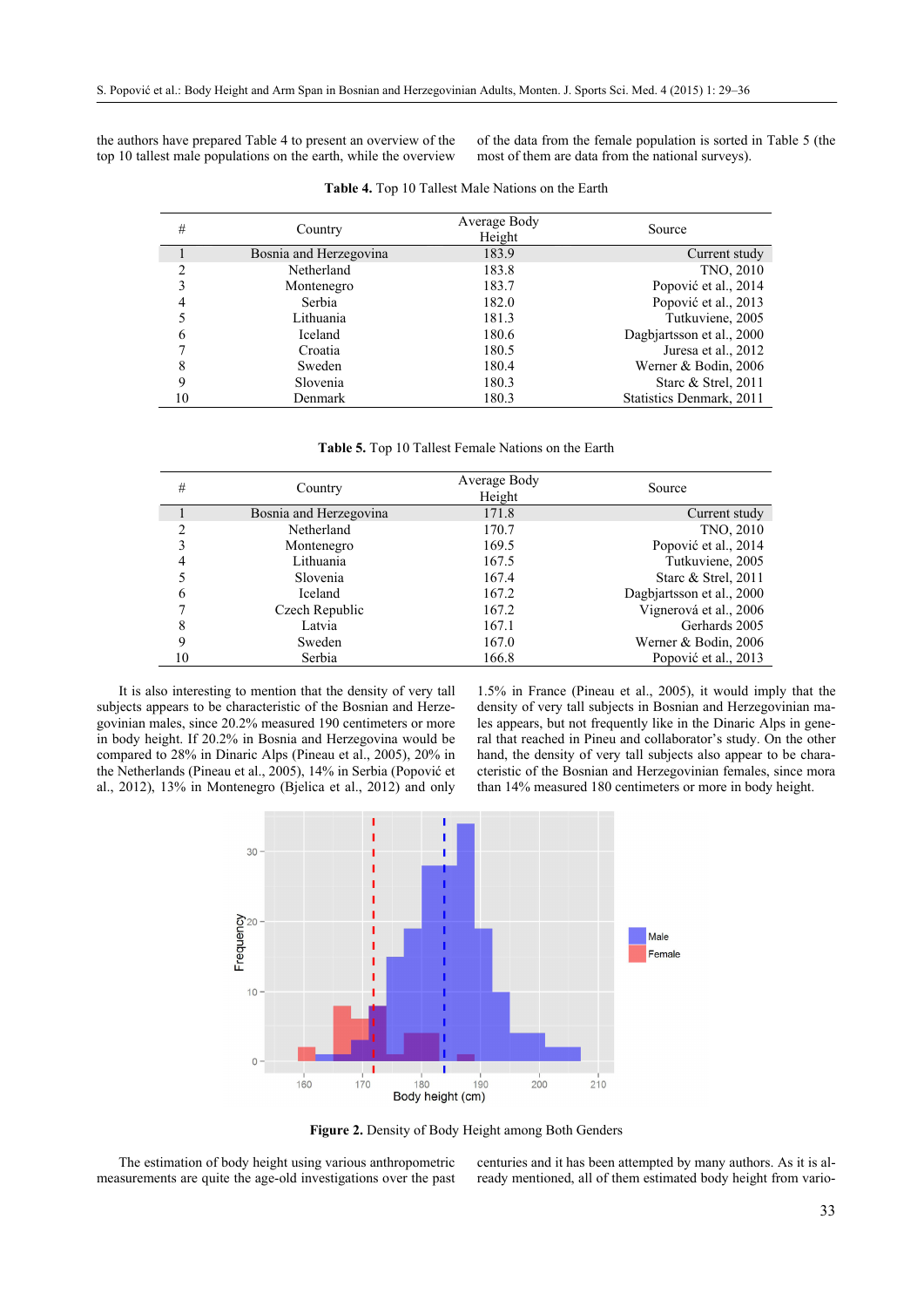us anthropometric measurements, but it is important to emphasize that the arm span has been derived the most reliable body indicator for predicting body height of an individual (Mohanty et al., 2001; Ter Goon et al., 2011). However, it must be underlined that the individual and ethnic variations in respect of body height and its relation with arm span were already observed in European (Reeves et al., 1996) and African populations (De Lucia et al., 2002), while Mohanty et al. (2001) have stated that the estimating equation varies from race to race, and ethnic group to ethnic group. In Steele and Chenier's study (1990), the arm span was nearly 8.3 centimeters more than the body height for black population (105.36% body height), whereas for white population this difference was only 3.3 centimeters (102.04% body height). Mohanty et al. (2001) have noted in their study that the arm span was nearly 2.5 centimeters more than the body height in South Indian females (101.4% body height), which is similar to that noted in the white population. In Ter Goon et al.'s study (2011), arm span was 5.8 centimeters more than body height for Nigerian males (103.3% body height), whereas for Nigerian females this difference was only 4 centimeters (102.5% body height) which is similar to that noted in the white population, although they are black. The most recent studies conducted by Bjelica et al. (2012) that showed that arm span was 2.5 centimeters more than body height for Montenegrin males (101.4% body height), whereas for Montenegrin females this difference was only 0.24 centimeters but in favor of body height (99.9% body height) and Popovic at al. (2013) that showed that arm span was 2.8 centimeters more than body height for Serbian males (101.5% body height), whereas for Serbians females this difference was only 0.15 centimeters but in favor of body height (98.7% body height), while Quanjere et al. (2014) have highlighted the body height estimated from the predicted arm span/height ratio may differ by up to 10% from actual stature. All mentioned have confirmed again the necessity for developing separate height models for each population on account of ethnic differences. Therefore, the main goal of the current study was to find out if these facts are true for the Bosnian and Herzegovinian population, since it is known that the estimating equation varies from race to race, and ethnic group to ethnic group (Mohanty et al., 2001). Hence, in the present study it is observed that the arm span was 0.73 centimeters more than the body height in males (100.3% body height), while it was 1.97 centimeters less than the body height in female population (98.9% body height). The arm span/height ratio in Bosnian and Herzegovinian males is extremely low when compared with other Europeans but it is quite close to the data that were reached in the measurement of Montenegrin and Serbian population (Bjelica et al., 2012; Popović et al., 2013), while the arm span/height ratio in Bosnian and Herzegovinian females is corresponding to Montenegrin and Serbian population as well as other Europeans.

## **R E F E R E N C E S**

- Aggrawal, A.N., Gupta, D., Ezekiel, L.M., & Jindal, S.K. (2000). Statistical estimation of height from arm span in north Indian subjects. *Indian Journal of Physiological Pharmacology*, 44(3), 329-334.
- Agnihotri, A.K., Purwar, B., Googoolybe, K., Agnihotri, S., & Jeebun, N. (22007). Estimation of stature by foot length. *Journal of Forensic and Legal Medicine*, 14(5), 279–283.
- Agnihotri, A.K., Agnihotri, S., Jeebun, N., & Googoolye, K. (2008). Prediction of stature using hand dimensions. Journal of Forensic and Legal Medicine, 15(8), 479-482.

34

The results of the above mentioned studies are also very similar to the correlation obtained in the present study (men:  $r=0.876$ ; women:  $r=0.887$ ). For example, Mohanty et al. (2001) reported that the correlation was r=0.82, while in Hickson and Frost's study (2003) correlation was r=0.86, in Zverev's study (2003) correlation was  $r=0.87$  for males and  $r=0.81$  for the female population. In the most recent studies, Ter Goon et at. (2011) reported that correlation was r=0.83, while Bjelica et al.  $(2012)$  reported that the correlation was  $r=0.861$  for males and r=0.809 for female population and Popović et al. (2013) reported that the correlation was  $r=0.814$  for males and  $r=0.822$  for female population. As the correlation between arm span and body height was so high and significant in both Bosnian and Herzegovinian genders, the arm span measure therefore seems to be a reliable indirect anthropometric measurement for estimating body height in Bosnian and Herzegovinian adults.

Even though these relations are similar, the estimation equations which are obtained in Bosnian and Herzegovinian population, if the authors exclude Montenegrin and Serbian population, are substantially different from other populations, especially in Bosnian and Herzegovinian female population. Although this confirms the necessity for developing separate height models for each population on account of ethnic differences, it must be emphasized that further researches has to use larger samples for the prediction of body height utilizing arm span measurement, mostly due to the reason this study as well as some other studies that has been attempted in the past (Aggrawal et al., 2000; Bjelica et al., 2012; Hickson & Frost, 2003; Kwok & Whitelaw, 1991; Popović et al., 2013; Steele & Chenier, 1990; Ter Goon et al., 2011; Zverev 2003) used quite small samples. A more precise estimation of the average body height and its prediction utilizing arm span measurements in Bosnian and Herzegovinian adults would require a large sample with sufficient geographical and social heterogeneity or a national survey that measures the whole population. Moreover, next to the small sample, especially in female population (n=34), the obvious limitation of this research study was the composition of the measured sample that consisted of university students. Since university-educated persons, according to Bjelica et al. (2012) have been taller than the general population in Poland (Kułaga et al., 2011; Wronka & Pawliñska-Chmara, 2009), and Hungary (Bodzsár & Zsákai, 2008; Eiben & Tóth, 2000; Szöllősi, 1998), the authors cannot exclude the possibility that the body height of the students somewhat overestimates the average body height of contemporary Bosnian and Herzegovinians. On the other hand, this fact wasn't the case in Montenegro and might not be the case in Bosnia in Herzegovina too, mostly due to the reason the results from the study (sample that consisted of university students) conducted by Bjelica et al. (2012) correspond with the results reached in the national survey (Popović, et al., 2014).

- Bidmos, M., & Asala, S. (2005). Calcaneal measurement in estimation of stature of South African blacks. *American Journal of Physical Anthropology*, 126(3), 335-342.
- Bidmos, M. (2006). Adult stature reconstruction from the calcaneus of South Africans of European descent. *Journal of Clinical Forensic Medicine*, 13(5), 247-252.
- Bjelica, D., Popović, S., Kezunović, M., Petković, J., Jurak, G., & Grasgruber, P. (2012). Body Height and Its Estimation Utilizing Arm Span Measurements in Montenegrin Adults. *Anthropological Notebooks*, 18(2), 69–83.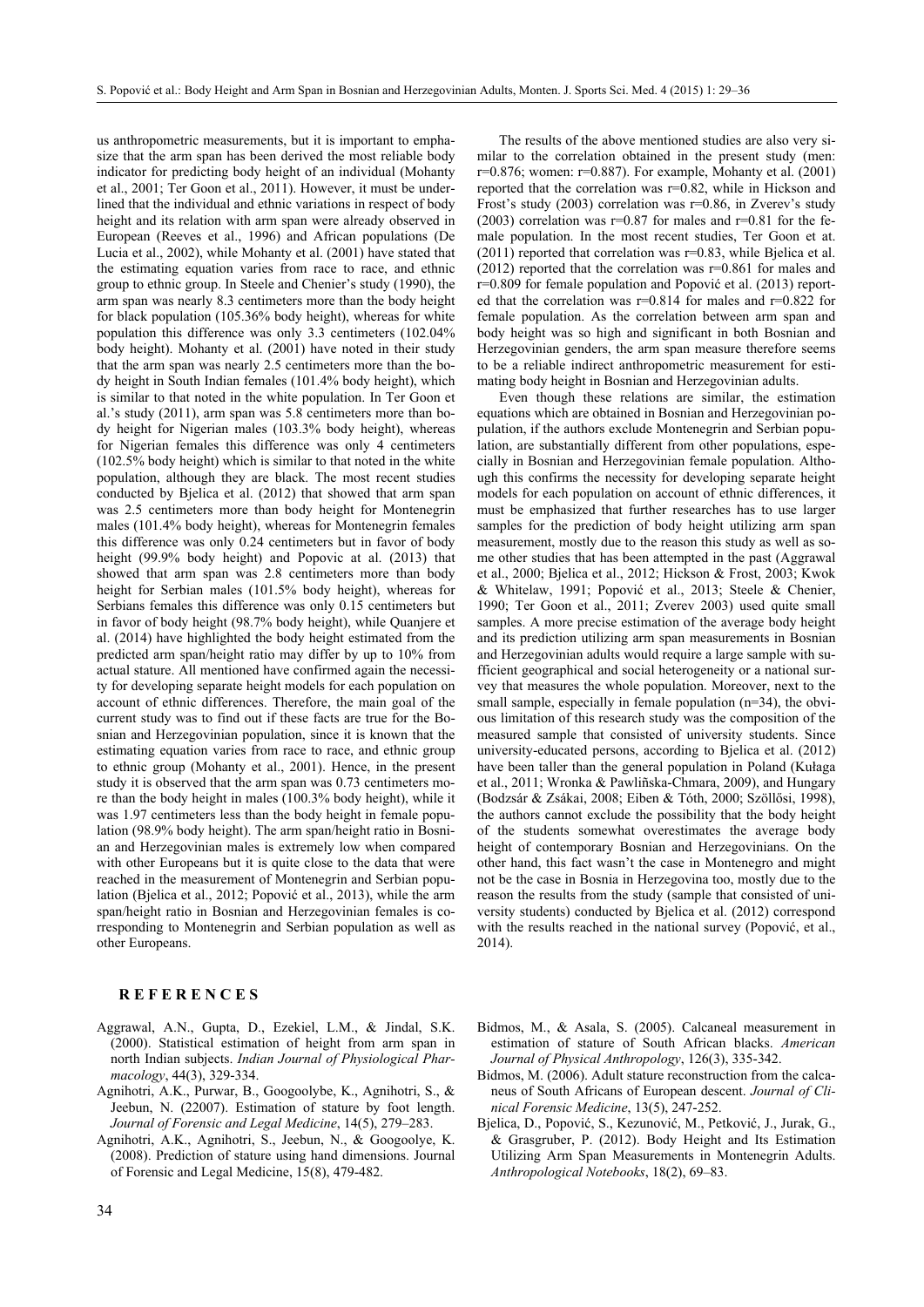- Brown, J.K., Feng, J.Y., & Knapp, T.R. (2002). Is self-reported height or arm span a more accurate alternative measure of height? *Clinical Nursing Research*, 11(4), 417-432.
- Bodzsár, É., & Zsákai, A. (2008). Secular changes in the pattern of growth in Hungarian children (in Hungarian). *Anthropologiai Közlemények*, 49, 75-95.
- Campobasso, C.P., Di-Vella, G., & Introna, F. (1998). Using scapular measurements in regression formulae for the estimation of stature. *Bollettino dellà Societa Italiana di Biologia Sperimentale*, 74(7/8), 75-82.
- Central Intelligence Agency. *The World Factbook*. Retrieved on December 14, 2014, from https://www.cia.gov/library/ publications/the-world-factbook/rankorder/2119rank.html? countryname=Bosnia%20and%20Herzegovina&countrycode =bk&regionCode=eur&rank=129#bk/.
- Dagbjartsson, A., Thornórsson, A.V., Pálsson, G.I., & Arnórsson, V.H. (2000). Height and weight of Icelandic children 6- 20 years of age (In Icelandic). *Laeknabladid*, 86(7/8), 509- 514.
- Datta Banik, S. (2011). Arm span as a proxy measure for height and estimation of nutritional status: A study among Dhimals of Darjeeling in West Bengal India. *Annals of Human Biology*, 38(6), 728–735.
- De Lucia, E., Lemma, F., Tesfaye, F., Demisse, T., & Ismail. S. (2002). The use of armspan measurement to assess the nutritional status of adults in four Ethiopian ethnic groups. *European Journal of Clinical Nutrition,* 56(2), 91–95.
- Eiben, O.G., & Tóth, G. (2000). Half-a-century of the "Körmend Growth Study". *Collegium Antropologicum*, 24(2), 431-441.
- Fatmah. (2010). Validation of predicted height model based on arm span, knee height and sitting height in Indonesian elderly people. *Journal of Clinical Medicine and Research*, 2(5), 67- 73.
- Froment, A. (1993). Adaptation biologique et variation dans l'espèce humaine: le cas des Pygmées d'Afrique. *Bulletins et Mémoires de la Société d'anthropologie de Paris*, 5(3/4), 417-448.
- Gerhards, G. (2005). Secular variations in the body stature of the inhabitants of Latvia (7th millennium BC – 20th c. AD). *Acta medica Lituanica*, 12(1), 33-39.
- Golshan, M., Amra, B., & Hoghogi, M.A. (2003). Is arm span an accurate measure of height to predict pulmonary function parameters? *Monaldi Archives for Chest Disease*, 59(3), 189- 192.
- Golshan, M., Crapo, R.O., Amra, B., Jensen, R.I., & Golshan, R. (2007). Arm span as an independent predictor of pulmonary function parameters: validation and reference values. *Respirology*, 12(3), 361-366.
- Hickson, M., & Frost, G. A (2003). comparison of three methods for estimating height in the acutely ill elderly population. *Journal of Human Nutrition and Dietitian*, 16(1), 13-20.
- Ilayperuma, I., Nanayakkara, G., & Palahepitiya, N. (2010). A model for the estimation of personal stature from the length of forearm. *International Journal of Morphology*, 28(4), 1081-1086.
- Institute for Statistics of Federation of Bosnia and Herzegovina. *Population of Bosnia and Herzegovina according to censuses 1879–1991 (in Bosnian)*. Retrieved on December 14, 2014, from http://www.fzs.ba/Dem/Popis/PopisiStanB.htm/.
- Institute of International Cooperation of the German Adult Education Association. *National Report on the Development and State of the Art of Adult Learning and Education* (in Bosnian). Retrieved on December 14, 2014, from http://www. unesco.org/fileadmin/MULTIMEDIA/INSTITUTES/UIL/co

nfintea/pdf/National\_Reports/Europe%20-%20North%20 America/Bosnia%20and%20Herzegovina.pdf/.

- Jalzem, P.F., & Gledhill, R.B. (1993). Predicting height from arm span measurements. *Journal of Pediatric Orthopedics*, 13(6), 761-765.
- Juresa, V., Musil, V., & Tiljak, M.K. (2012). Growth charts for Croatian school children and secular trends in past twenty years. *Collegium Antropologicum*, 36(s1), 47-57.
- Kanchan, T., Menezes, R.G., Moudgil, R., Kaur, R., Kotian, M.S., & Garg, R.K. (2008). Stature estimation from foot dimensions. *Forensic Science International*, 179(2/3), 241e1-5.
- Karadag, B., Ozturk, A.O., Sener, N., & Altuntas, Y. (2012). Use of knee height for the estimation of stature in elderly Turkish people and their relationship with cardiometabolic risk factors. *Archives of Gerontology and Geriatrics*, 54(1), 82-89.
- Kułaga, Z., Litwin, M., Tkaczyk, M., Palczewska, I., Zajączkowska, M., Zwolińska, D., Krynicki, T., Wasilewska, A., Moczulska, A., Morawiec-Knysak, A., Barwicka, K., Grajda, A., Gurzkowska, B., Napieralska, E., & Pan, H. (2011). Polish 2010 growth references for school-aged children and adolescents. *European journal of pediatrics*, 170(5), 599- 609.
- Kwok, T., & Whitelaw, M.N. (1991). The use of arm span in nutritional assessment of the elderly. *Journal of American Geriatrics Society*, 39(5), 492-496.
- Marfell-Jones, M., Olds, T., Stew, A.D., & Carter, J.E.L. (2006). *International standards for anthropometric assessment*. Potchesfstroom: International Society for the Advancement of Kinanthropometry.
- Menezes, R.G., Kanchan, T., Kumar, G.P., Rao. P.P.J., Lobo, S.W., Uysal, S., Krishan, K., Kalthur, S.G., Nagesh, K.R., & Shettigar, S. (2009). Stature estimation from the length of the sternum in South Indian males: A preliminary study. *Journal of Forensic and Legal Medicine*, 16(8), 441-443.
- Menezes, R.G., Nagesh, K.R., Monteiro, F.N.P., Kumar, G.P., Kanchan, T., Uysal, S., Rao, P.P.J., Rastogi, P., Lobo, S.W., & Kalthur, S.G. (2011). Estimation of stature from the length of the sternum in South Indian females. *Journal of Forensic and Legal Medicine*, 18(6), 242-245.
- Mohanty, S.P., Babu, S.S., & Nair, N.S. (2001). The use of arm span as a predictor of height. A study of South Indian women. *Journal of Orthopedics Surgery*, 9(1), 19-23.
- Nagesh, K.R., & Pradeep, K.G. (2006). Estimation of stature from vertebral column length in South Indians. *Legal Medicine*, 8(5), 269-272.
- Pineau, J.C., Delamarche, P. & Božinović, S. (2005). Average height of adolescents in the Dinaric Alps (in French). *Comptes Rendus Biologies*, 328(9), 841–846.
- Popović, S., Bjelica, D., Georgiev, G., Hadžić, R., & Akpinar, S. (in press). Body Height and Its Estimation Utilizing Arm Span Measurements in Macedonian Adults. *International Journal of Morphology*.
- Popović, S., Bjelica, D., & Hadžić, R. (2014). Average body height of adolescents in Montenegro. In *Proceedings book of the 13th International Sport Sciences Congress* (462-463). Konya: Selcuk University.
- Popović, S., Bjelica, D., Molnar, S., Jakšić, D., & Akpinar, S. (2013). Body Height and Its Estimation Utilizing Arm Span Measurements in Serbian Adults. *International Journal of Morphology*, 31(1), 271-279.
- Quanjer, P.H., Capderou, A., Mazocioglu, M.M., Aggarwal, A., Popovic, S., Datta Banik, S., Tayie, F.A.K., Golshan, M., Ip, M.S.M., Zelter, M. (2014). All-age relationship between arm span and height in different ethnic groups. *European Respi-*